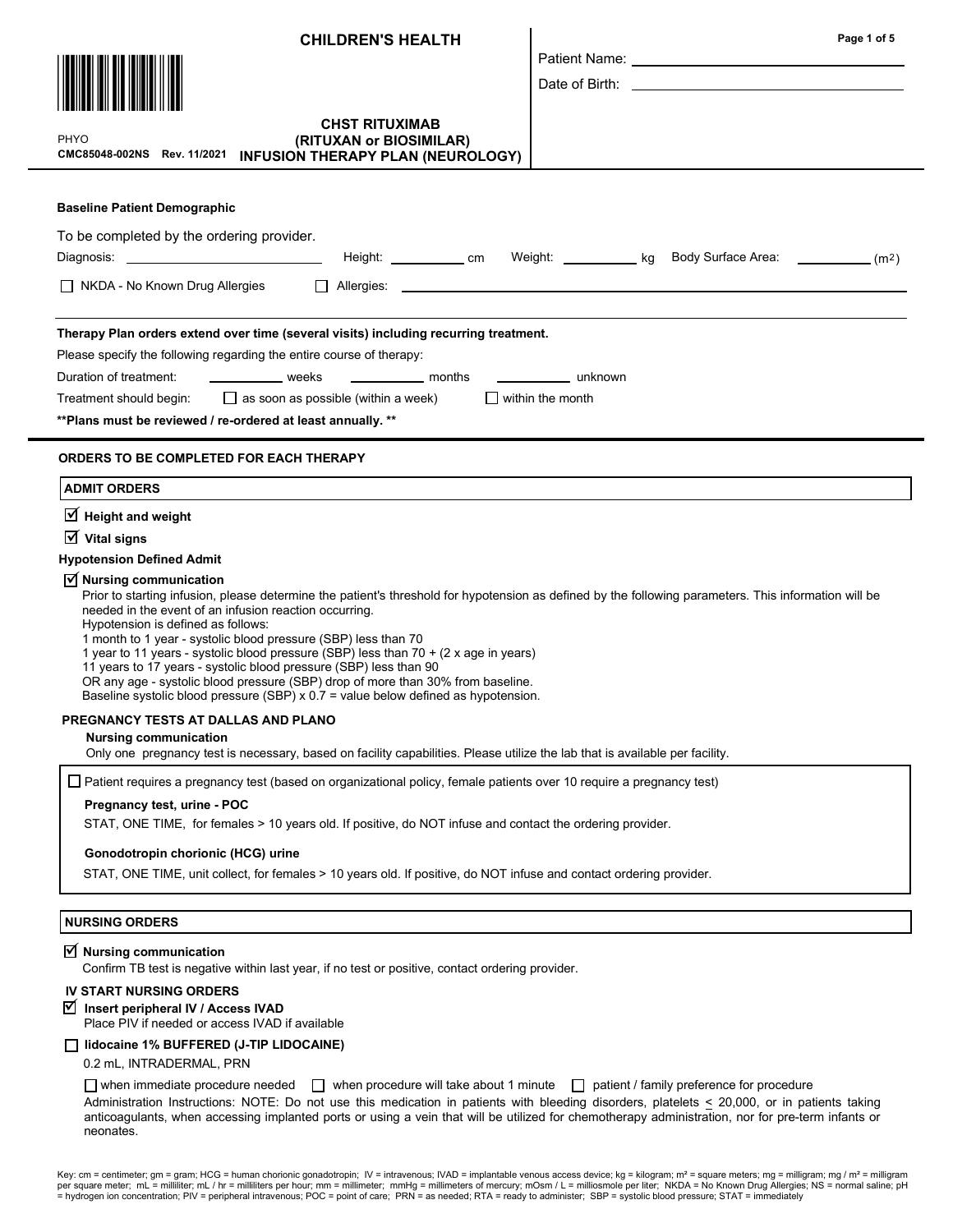Patient Name: Date of Birth:



PHYO

## CMC85048-002NS Rev. 11/2021 INFUSION THERAPY PLAN (NEUROLOGY)CHST RITUXIMAB (RITUXAN or BIOSIMILAR)

ORDERS TO BE COMPLETED FOR EACH THERAPY

| <b>NURSING ORDERS, CONTINUED</b>                                                                                                                                                                                                                                                                                                                                                                                                                                                                               |                                                  |                                                                                                                                                                                                                                |  |
|----------------------------------------------------------------------------------------------------------------------------------------------------------------------------------------------------------------------------------------------------------------------------------------------------------------------------------------------------------------------------------------------------------------------------------------------------------------------------------------------------------------|--------------------------------------------------|--------------------------------------------------------------------------------------------------------------------------------------------------------------------------------------------------------------------------------|--|
| Please select all appropriate therapy                                                                                                                                                                                                                                                                                                                                                                                                                                                                          |                                                  |                                                                                                                                                                                                                                |  |
| lidocaine - prilocaine (EMLA) cream<br>TOPICAL, PRN<br>$\Box$ when more than 60 minutes are available before procedure<br>$\Box$ patient / family preference for procedure                                                                                                                                                                                                                                                                                                                                     | $\Box$ when procedure will take more than 1 hour |                                                                                                                                                                                                                                |  |
| Administration Instructions: NOTE: In children < 3 months of age, or < 5 kg in weight, maximum application time is 1 hour.<br>lidocaine - tetracaine (SYNERA) patch<br>TOPICAL, PRN<br>$\Box$ when 20 - 30 minutes are available before procedure<br>$\Box$ when procedure will take more than 1 hour<br>$\Box$ when anticipated pain is less than 5 mm from skin surface<br>$\Box$ patient / family preference for procedure                                                                                  |                                                  |                                                                                                                                                                                                                                |  |
| $\Box$ lidocaine with transparent dressing 4% kit<br><b>TOPICAL, PRN</b><br>when 20 - 30 minutes are available before procedure<br>when procedure will take more than 1 hour<br>$\Box$<br>patient / family preference for procedure                                                                                                                                                                                                                                                                            |                                                  |                                                                                                                                                                                                                                |  |
| $\Box$ Heparin flush                                                                                                                                                                                                                                                                                                                                                                                                                                                                                           |                                                  |                                                                                                                                                                                                                                |  |
| heparin flush<br>10 - 50 units, INTRAVENOUS, PRN, IV line flush. Per protocol, heparin should not be used to flush peripheral IVs. This heparin flush should be<br>used with all central lines including IVADs, with the exception of de-accessing the IVAD.<br>heparin flush<br>100 - 300 units, INTRAVENOUS, PRN, IV line flush. Per protocol, heparin should not be used to flush peripheral IVs. For use only when<br>de-accessing IVADs.<br>Sodium chloride flush<br>Sodium chloride flush 0.9% injection |                                                  |                                                                                                                                                                                                                                |  |
| 1 - 20 mL, INTRAVENOUS, PRN, IV line flush<br>Sodium chloride - preservative free 0.9% injection<br>1 - 30 mL, INTRAVENOUS, PRN, IV line flush                                                                                                                                                                                                                                                                                                                                                                 |                                                  |                                                                                                                                                                                                                                |  |
| <b>LABS - SEMI ANNUAL</b>                                                                                                                                                                                                                                                                                                                                                                                                                                                                                      |                                                  |                                                                                                                                                                                                                                |  |
| $\triangledown$ Nursing communication<br>If hepatitis B and C labs and quantiferon TB gold have been obtained in the last 90 days, defer drawing until the next infusion.                                                                                                                                                                                                                                                                                                                                      |                                                  |                                                                                                                                                                                                                                |  |
| <b>HEPATITIS B LABS</b><br>$\boxtimes$ Hepatitis B Core Antibody Total<br>Unit collect                                                                                                                                                                                                                                                                                                                                                                                                                         | <b>INTERVAL:</b> Every 26 weeks                  |                                                                                                                                                                                                                                |  |
| $\triangledown$ Hepatitis B Surface Antigen<br>Unit collect                                                                                                                                                                                                                                                                                                                                                                                                                                                    | <b>INTERVAL:</b> Every 26 weeks                  |                                                                                                                                                                                                                                |  |
| Hepatitis B Surface Antibody<br>Unit collect                                                                                                                                                                                                                                                                                                                                                                                                                                                                   | <b>INTERVAL:</b> Every 26 weeks                  | DEFER UNTIL: _____________                                                                                                                                                                                                     |  |
| Ø Hepatitis C Antibody<br>Unit collect                                                                                                                                                                                                                                                                                                                                                                                                                                                                         | <b>INTERVAL:</b> Every 26 weeks                  | DEFER UNTIL: The contract of the contract of the contract of the contract of the contract of the contract of the contract of the contract of the contract of the contract of the contract of the contract of the contract of t |  |
| ☑ Quaniferon TB Gold<br>Unit collect                                                                                                                                                                                                                                                                                                                                                                                                                                                                           | <b>INTERVAL:</b> Every 26 weeks                  | DEFER UNTIL: ___________                                                                                                                                                                                                       |  |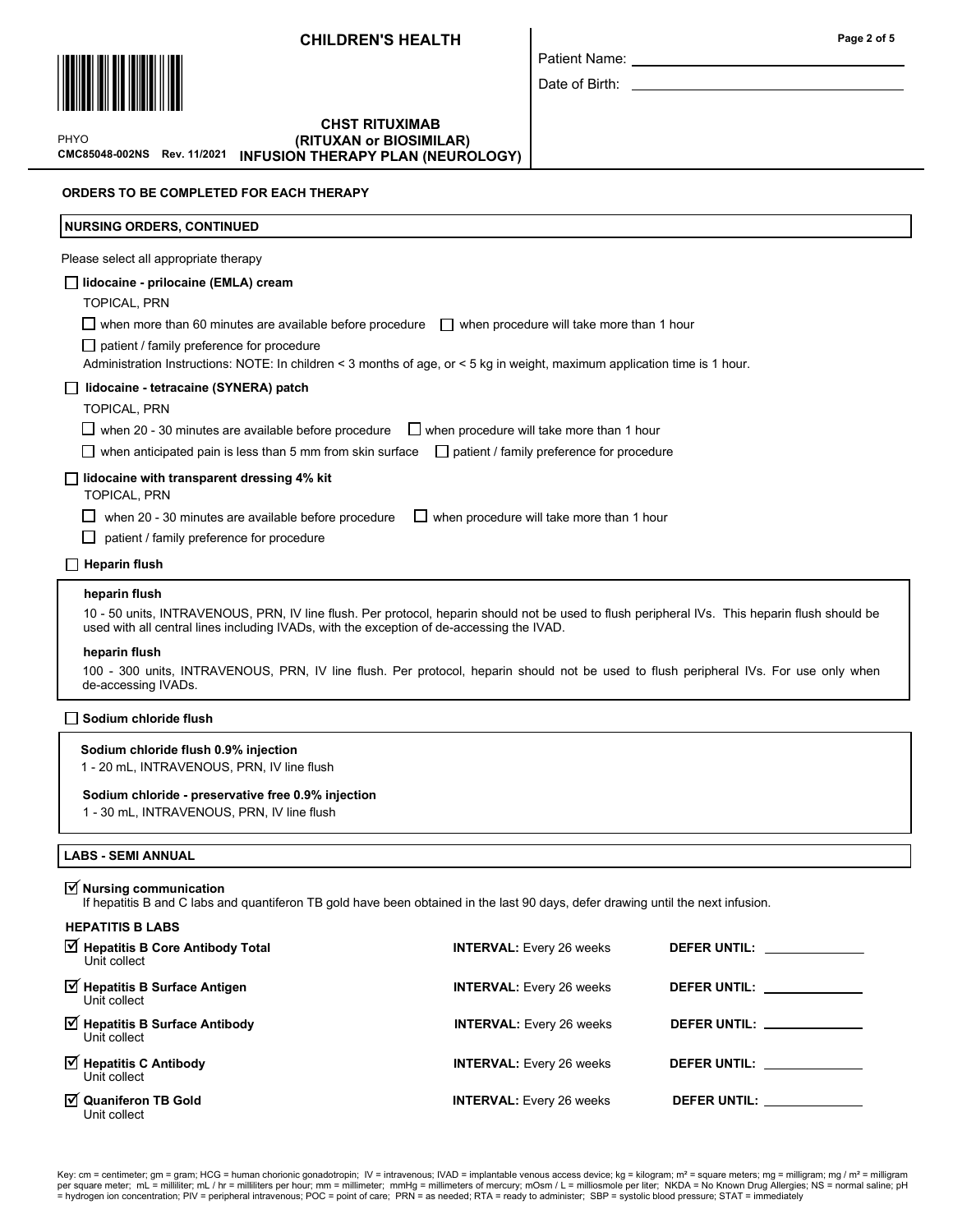

Patient Name:

Date of Birth:

\*PHYO PHYO \*

#### CMC85048-002NS Rev. 11/2021 CHST RITUXIMAB (RITUXAN or BIOSIMILAR) INFUSION THERAPY PLAN (NEUROLOGY)

ORDERS TO BE COMPLETED FOR EACH THERAPY

## PRE-MEDICATIONS

#### $\Box$  Acetaminophen pre-medication 30 minutes prior (15 mg / kg, maximum 650 mg)

#### Nursing communication

Administer only one of the acetaminophen orders, suspension or tablets, do not give both.

#### acetaminophen suspension

15 mg / kg, ORAL, for 1 dose pre-medication, give 30 minutes prior to infusion

Dose:

#### acetaminophen tablet

15 mg / kg ORAL, for 1 dose pre-medication, give 30 minutes prior to infusion

Dose:

### Diphenhydramine pre-medication 30 minutes prior (1 mg / kg, maximum 50 mg)

## Nursing communication

Administer only one of the diphenhydrAMINE pre-medication orders, liquid, capsule or injection, do not give more than one of the orders as a pre-medication.

#### diphenhydrAMINE liquid

1 mg / kg, ORAL, for 1 dose pre-medication, give 30 minutes prior to infusion Dose:

## diphenhydrAMINE capsule

1 mg / kg ORAL, for 1 dose pre-medication, give 30 minutes prior to infusion Dose:

## diphenhydrAMINE injection

1 mg / kg, INTRAVENOUS, 1 dose pre-medication, give 30 minutes prior to infusion

# Dose:

# □ methyIPREDNISolone RTA infusion

2 mg / kg INTRAVENOUS, for 1 dose. Give 30 minutes prior to riTUXimAB Ready to administer by IV infusion. Doses > 15 mg / kg should be given over a minimum of 1 hour. (see protocol for monitoring parameters.) Dose:

## $\Box$  cetirizine tablet 10 mg

10 mg, for 1 dose pre-medication, give 30 minutes prior to infusion

Dose:

## INTRA-PROCEDURE

# $\mathbf{\nabla}$  Nursing communication

Adverse reactions may include fever, chills, rigors, hypotension and severe allergic reactions (anaphylaxis)

#### $\nabla$  Vital signs

Obtain baseline vitals prior to start of riTUXimab infusion. Then monitor vitals 15 minutes after initiation of the infusion and 15 minutes after each rate change. Check vitals at the completion of the infusion and observe post infusion based on patient status.

| Initial infusion       | First hour infusion rate                                       | $0.5 \,\mathrm{mg}/\mathrm{kg}/\mathrm{hr}$                                                           | Maximum rate: 50 mg / hr  |
|------------------------|----------------------------------------------------------------|-------------------------------------------------------------------------------------------------------|---------------------------|
|                        | If no infusion related events<br>observed after 60 minutes     | Increase rate by 1 mg / kg / hr                                                                       | Maximum rate: 100 mg / hr |
|                        | If no infusion related events<br>observed after 30 minutes     | Continue to increase rate by 0.5 mg / kg / hr every<br>30 minutes until maximum rate has been reached | Maximum rate: 400 mg / hr |
| Subsequent<br>infusion | First hour infusion rate                                       | 1 mg / kg / hr                                                                                        | Maximum rate: 100 mg / hr |
|                        | If no infusion related events<br>are observed after 30 minutes | Increase rate by 1 mg / kg / hr every 30 minutes<br>until maximum rate has been reached               | Maximum rate: 400 mg / hr |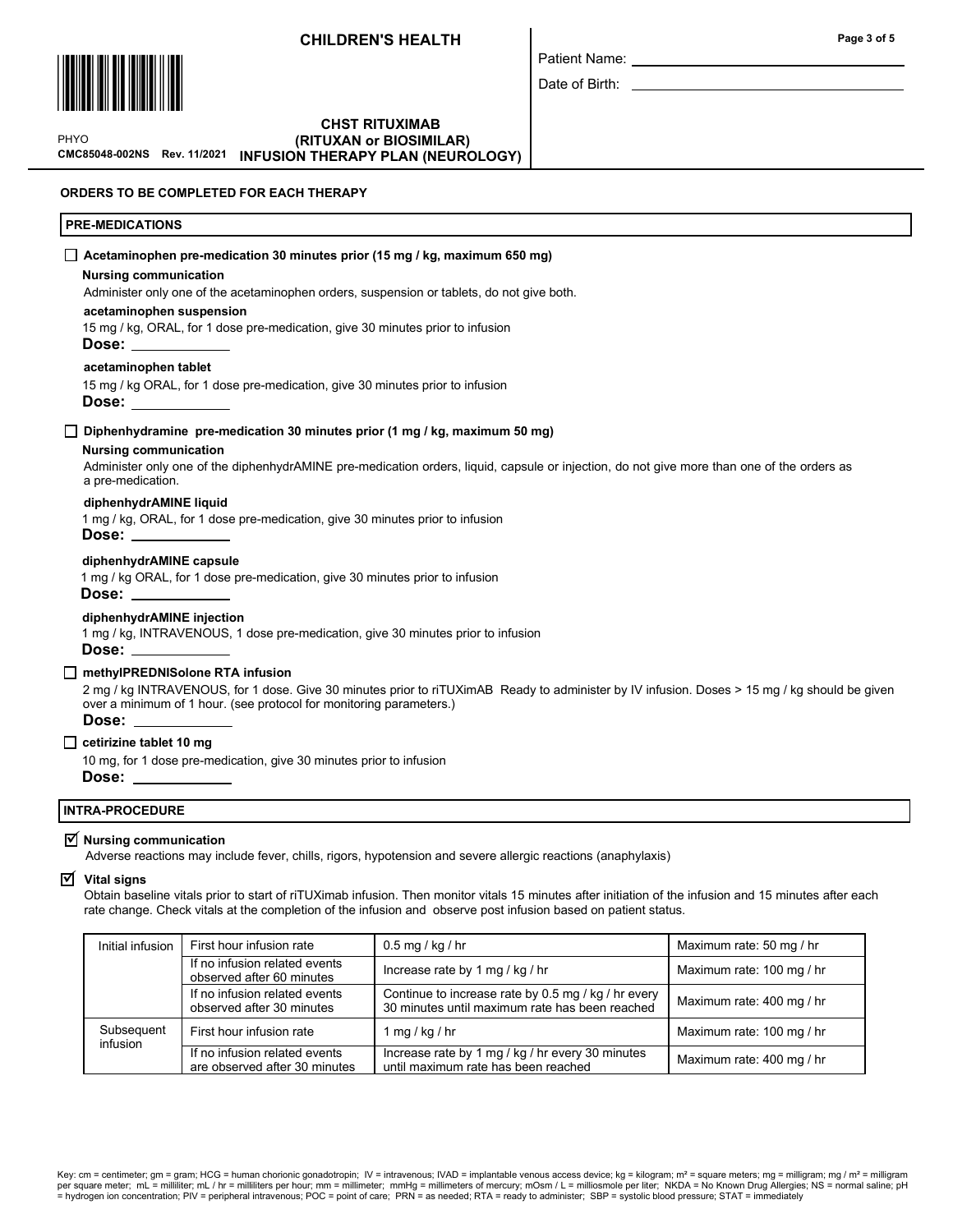

## CMC85048-002NS Rev. 11/2021 INFUSION THERAPY PLAN (NEUROLOGY)CHST RITUXIMAB (RITUXAN or BIOSIMILAR)

\*PHYO PHYO \*

#### ORDERS TO BE COMPLETED FOR EACH THERAPY

### INTRA-PROCEDURE, CONTINUED

#### $\triangledown$  Physician communication order

Please round riTUXimab dose, if clinically acceptable, to nearest 100 mg to minimize waste. Dose riTUXimab: every 6 months or 375 mg / m<sup>2</sup> every 6 months. Please enter the dose of riTUXimab in 'mg' to facilitate prior authorization requirements.

riTUXimab (RITUXAN or biosimilar) - every 26 weeks (Select one product below):

## □ riTUXimab (RITUXAN) infusion INTERVAL: Every 26 weeks INTERVAL: Every 26 weeks INTERVAL: Every 26 weeks INTERVAL: Every 26 weeks

Intravenous, once, starting 0.5 hours after treatment start time

Final concentration should be 1 mg / mL

 $Dose:$   $mg$ 

 $\Box$  Sodium Chloride 0.9%  $\Box$  Dextrose (Dilute to a final concentration of 1 - 4 mg / mL). DOSe: mL.

First hour infusion rate  $(0.5 \text{ mg / kg / hr})$  0.5 mg / hr Maximum rate: 50 mg / hr If no infusion related events observed after 60 minutes Increase rate by 1 mg / kg / hr Maximum rate: 100 mg / hr Maximum rate: 100 mg / hr If no infusion related events observed after 30 minutes Continue to increase rate by 0.5 mg / kg / hr every 30 minutes until maximum rate has been reached Maximum rate: 400 mg / hr First hour infusion rate 1 mg / kg / hr Maximum rate: 100 mg / hr Maximum rate: 100 mg / hr If no infusion related events are observed after 30 minutes Increase rate by 1 mg / kg / hr every 30 minutes mcrease rate by Tring / Ng / in every 50 minutes Maximum rate: 400 mg / hr<br>until maximum rate has been reached Initial infusion **Subsequent** infusion

## □ riTUXimab-abbs (TRUXIMA) infusion INTERVAL: Every 26 weeks INTERVAL: Every 26 weeks INTERVAL: Every 26 weeks

Intravenous, once, starting 0.5 hours after treatment start time Final concentration should be 1 mg / mL

# Dose: \_\_\_\_\_\_\_\_\_\_\_\_\_ mg

| Sodium Chloride 0.9% Dextrose |                  |                                                                | (Dilute to a final concentration of 1 - 4 mg / mL). DOSe: ___________                                 | mL.                       |  |
|-------------------------------|------------------|----------------------------------------------------------------|-------------------------------------------------------------------------------------------------------|---------------------------|--|
|                               | Initial infusion | First hour infusion rate                                       | $0.5$ mg / kg / hr                                                                                    | Maximum rate: 50 mg / hr  |  |
|                               |                  | If no infusion related events<br>observed after 60 minutes     | Increase rate by 1 mg / kg / hr                                                                       | Maximum rate: 100 mg / hr |  |
|                               |                  | If no infusion related events<br>observed after 30 minutes     | Continue to increase rate by 0.5 mg / kg / hr every<br>30 minutes until maximum rate has been reached | Maximum rate: 400 mg / hr |  |
| Subsequent<br>infusion        |                  | First hour infusion rate                                       | 1 mg / kg / hr                                                                                        | Maximum rate: 100 mg / hr |  |
|                               |                  | If no infusion related events<br>are observed after 30 minutes | Increase rate by 1 mg / kg / hr every 30 minutes<br>until maximum rate has been reached               | Maximum rate: 400 mg / hr |  |

# $\overrightarrow{\mathbf{y}}$  Therapy Appointment Request

Please select department for the therapy appointment request:

Expires in 365 days

| □ Dallas Special Procedures □ Plano Infusion Center □ Dallas Allergy □ Dallas Transplant □ Dallas Neurology |  |  |  |  |
|-------------------------------------------------------------------------------------------------------------|--|--|--|--|
|-------------------------------------------------------------------------------------------------------------|--|--|--|--|

# EMERGENCY MEDICATIONS

# $\overline{\triangleleft}$  Nursing communication

1. Hives or cutaneous reaction only – no other system involvement

- PATIENT IS HAVING A DRUG REACTION:
	- a. Stop the infusion
	- **b.** Give diphenhydramine as ordered
	- c. Check heart rate, respiratory rate and blood pressure every 5 minutes until further orders from provider.
	- d. Connect patient to monitor (cardiac / apnea, blood pressure and oxygen saturation) if not already on one
	- e. Notify provider for further orders

Page 4 of 5

| Patient Name:  |
|----------------|
| Date of Birth: |